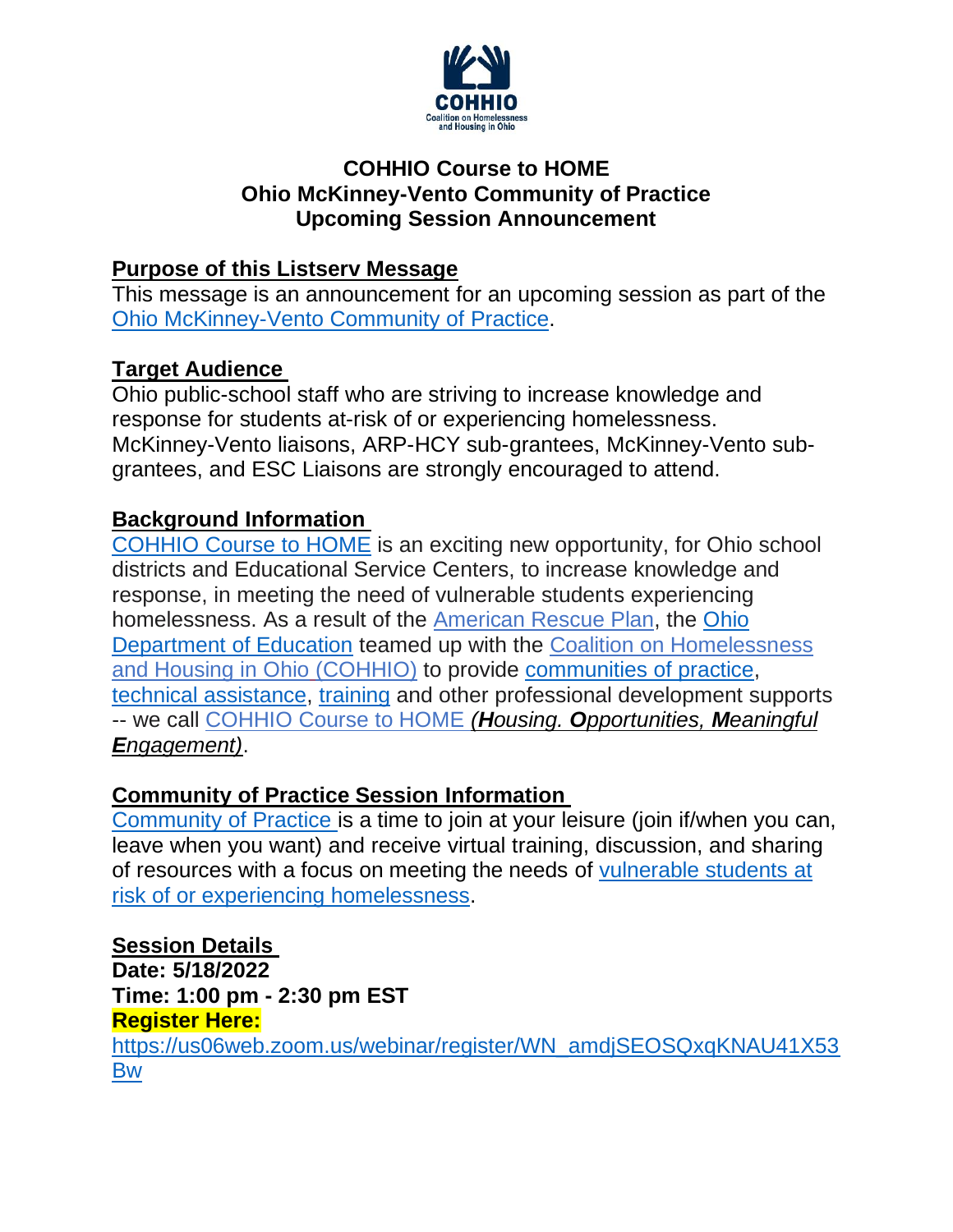**Description:** (Session 2)**-** *Identifying and Meeting the Unique Needs of Students Experiencing Homelessness in Rural Ohio* – We recognize that the rural landscape of Ohio presents unique challenges to meeting the needs of students experiencing homelessness. This session provides an overview of the homelessness challenges in rural areas, specifically in transportation, isolation, poverty, access, and lack of affordable housing. The session concludes with solutions focused approaches, resources, and partnerships vital to ensuring students receive the wrap-around supports needed to achieve goals and access opportunities.



### **Materials**

The session will be recorded. A notification will be sent alerting participants when materials have been posted to the **[COHHIO Course to HOME](https://r20.rs6.net/tn.jsp?f=001v330qO7a-L4T9ZFoz75vfaygqKD4KjxDwZMBugnM1XUIDAL_XJJrhUvP99QNYafteufLt_vgw6gQhOPCG73VksS1_vvhGEhMJlRira1CmC17Bqk07djT6cEsXzrsDMPd7mABxXkHvgnK6aNC94UhHRreeebPH9oqRJOAEzZA2ZQsbPW3DWIQzy60XyvUe274YMG6JUj7tYWBYek37nNOog==&c=_T-37GigSrlwuWHqS_LAjQAAFvd85kWdII8fbHKWavqHmMA3mzL5Cw==&ch=ttl3r808jVUk1SDOeV8W7m4kxQkFC1gs88euwbHWyQerhHLpdpHHrw==)  [webpage](https://r20.rs6.net/tn.jsp?f=001v330qO7a-L4T9ZFoz75vfaygqKD4KjxDwZMBugnM1XUIDAL_XJJrhUvP99QNYafteufLt_vgw6gQhOPCG73VksS1_vvhGEhMJlRira1CmC17Bqk07djT6cEsXzrsDMPd7mABxXkHvgnK6aNC94UhHRreeebPH9oqRJOAEzZA2ZQsbPW3DWIQzy60XyvUe274YMG6JUj7tYWBYek37nNOog==&c=_T-37GigSrlwuWHqS_LAjQAAFvd85kWdII8fbHKWavqHmMA3mzL5Cw==&ch=ttl3r808jVUk1SDOeV8W7m4kxQkFC1gs88euwbHWyQerhHLpdpHHrw==)**.

### **Questions**